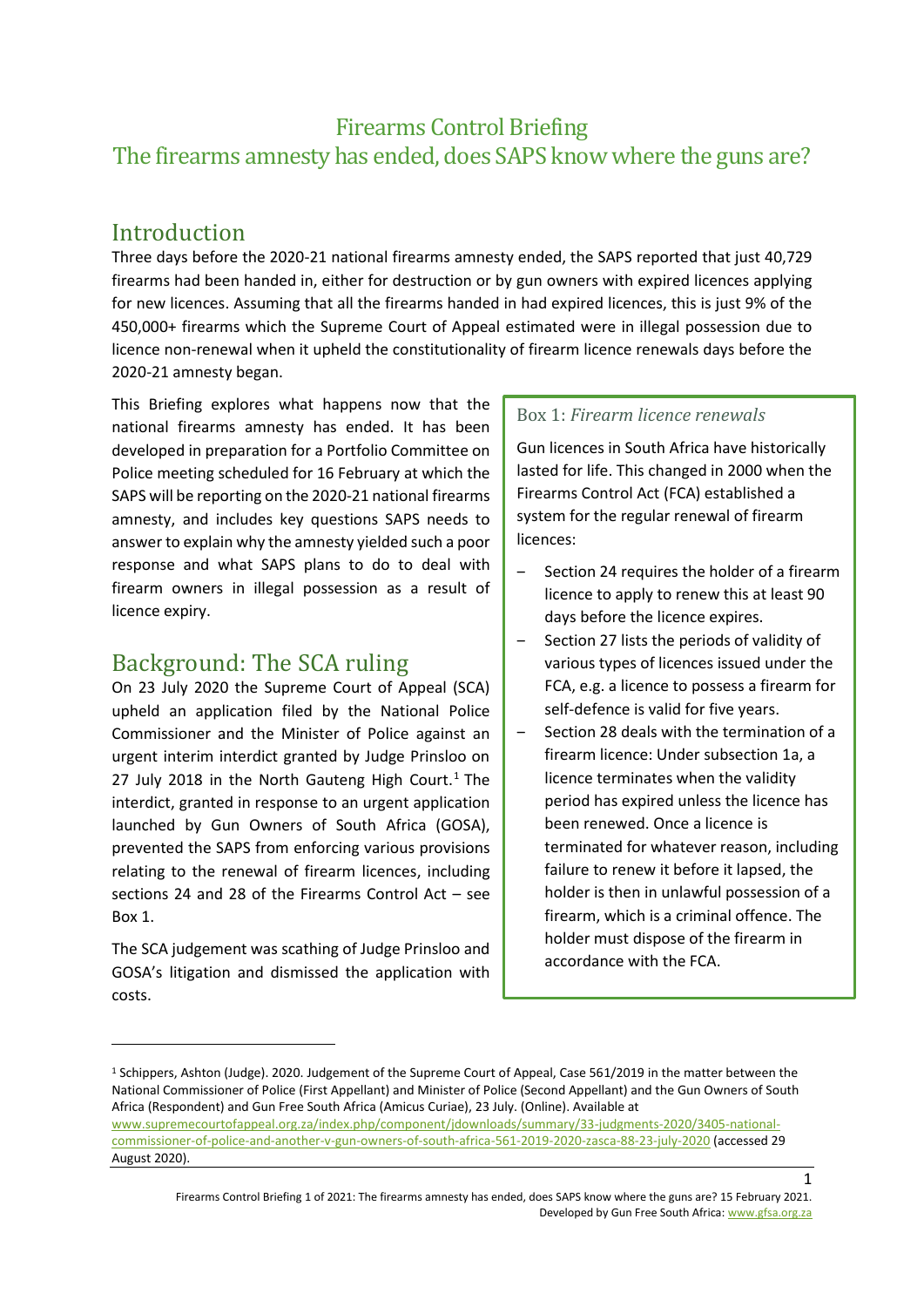"The application is dismissed with costs, including the costs of two counsel." Supreme Court of Appeal, 23 July 2020<sup>2</sup>

In summary, the SCA ruling affirmed:

- 1. The 2018 Constitutional Court ruling that gun ownership "is not a fundamental right under the Bill of Rights, but a privilege regulated by law under the [Firearms Control] Act."<sup>3</sup>
- 2. That an expired firearm licence cannot be renewed: "When a firearm licence terminates as contemplated in s 24(1) of the Act, it comes to an end by the operation of law; it is no longer valid and thus cannot be extended."<sup>4</sup> At the time of the SCA ruling there were an estimated 450,000 firearms for which licences had terminated due to non-renewal;<sup>5</sup> though this number will have increased.
- 3. That possession of a firearm without a valid licence is a contravention of Section 3(1)(a) of the FCA, which reads, "No person may possess a firearm unless he or she holds for that firearm a licence, permit or authorisation issued in terms of this Act."<sup>6</sup> The penalty for being in illegal possession of a firearm is a maximum period of 15 years imprisonment.<sup>7</sup>

## National firearms amnesty

Fortunately for firearm owners with expired licences, a week after the SCA judgement, and following parliamentary approval, the Minister of Police declared a 6-month national firearms amnesty from 1 August 2020 to 31 January 2021.<sup>8</sup>

Under the conditions of the amnesty a firearm owner unlawfully possessing a gun could apply for amnesty from prosecution for being in illegal possession. They had two options under the amnesty:

‒ To surrender the firearm(s) for destruction.

‒ When the SCA made its ruling in 2020, it estimated the figure to be 450,000. Source: Schippers, Ashton (Judge). 2020. Judgement of the Supreme Court of Appeal, Case 561/2019 in the matter between the National Commissioner of Police (First Appellant) and Minister of Police (Second Appellant) and the Gun Owners of South Africa (Respondent) and Gun Free South Africa (Amicus Curiae), 23 July. (Online). Available at [www.supremecourtofappeal.org.za/index.php/component/jdownloads/summary/33-judgments-2020/3405-national](http://www.supremecourtofappeal.org.za/index.php/component/jdownloads/summary/33-judgments-2020/3405-national-commissioner-of-police-and-another-v-gun-owners-of-south-africa-561-2019-2020-zasca-88-23-july-2020)[commissioner-of-police-and-another-v-gun-owners-of-south-africa-561-2019-2020-zasca-88-23-july-2020](http://www.supremecourtofappeal.org.za/index.php/component/jdownloads/summary/33-judgments-2020/3405-national-commissioner-of-police-and-another-v-gun-owners-of-south-africa-561-2019-2020-zasca-88-23-july-2020) (accessed 29 August 2020).

It is likely this figure is higher than 450,000, considering the two year time lag and GOSA's misinformation campaign which encouraged gun owners to break the law. See: GFSA. 2020. Firearms Control Briefing 2 of 2020: Implications of SCA judgement upholding SA's firearm licence renewal system. 7 October. (Online). Available at [https://www.gfsa.org.za/component/jdownloads/send/14-gun-policy-briefs/197-briefing-2-of-2020-implications-of](https://www.gfsa.org.za/component/jdownloads/send/14-gun-policy-briefs/197-briefing-2-of-2020-implications-of-supreme-court-of-appeal-judgement-upholding-firearm-licence-renewals)[supreme-court-of-appeal-judgement-upholding-firearm-licence-renewals](https://www.gfsa.org.za/component/jdownloads/send/14-gun-policy-briefs/197-briefing-2-of-2020-implications-of-supreme-court-of-appeal-judgement-upholding-firearm-licence-renewals) (accessed on 13 February 2021).

<sup>2</sup> Ibid, p. 3.

<sup>3</sup> Ibid, p. 18.

<sup>4</sup> Ibid, p. 22.

<sup>5</sup> See:

<sup>‒</sup> On 15 June 2018, the SAPS reported that there were approximately 436,366 firearm licences that had terminated due to non-renewal. Source: Sitole, KJ (Khehla) (National Police Commissioner). 2018. Instructions relating to processing firearms for which licences terminated in terms of Section 28(1)(a) of the Firearms Control Act, 2000 (Act No 60 of 2000). Letter addressed to All Provincial Commissioners, 15 June.

<sup>6</sup> Firearms Control Act (No 60 of 2000), Section 3: General prohibition in respect of firearms and muzzle loading firearms. <sup>7</sup> Firearms Control Act (No 60 of 2000), Schedule 4: Penalties.

<sup>8</sup> Ministry of Police. 2020. Declaration of an amnesty in terms of Section 139 of the Firearms Control Act, 2000 (Act No. 60 of 2000). Government Gazette, Vol. 661, No. 43576, 31 July.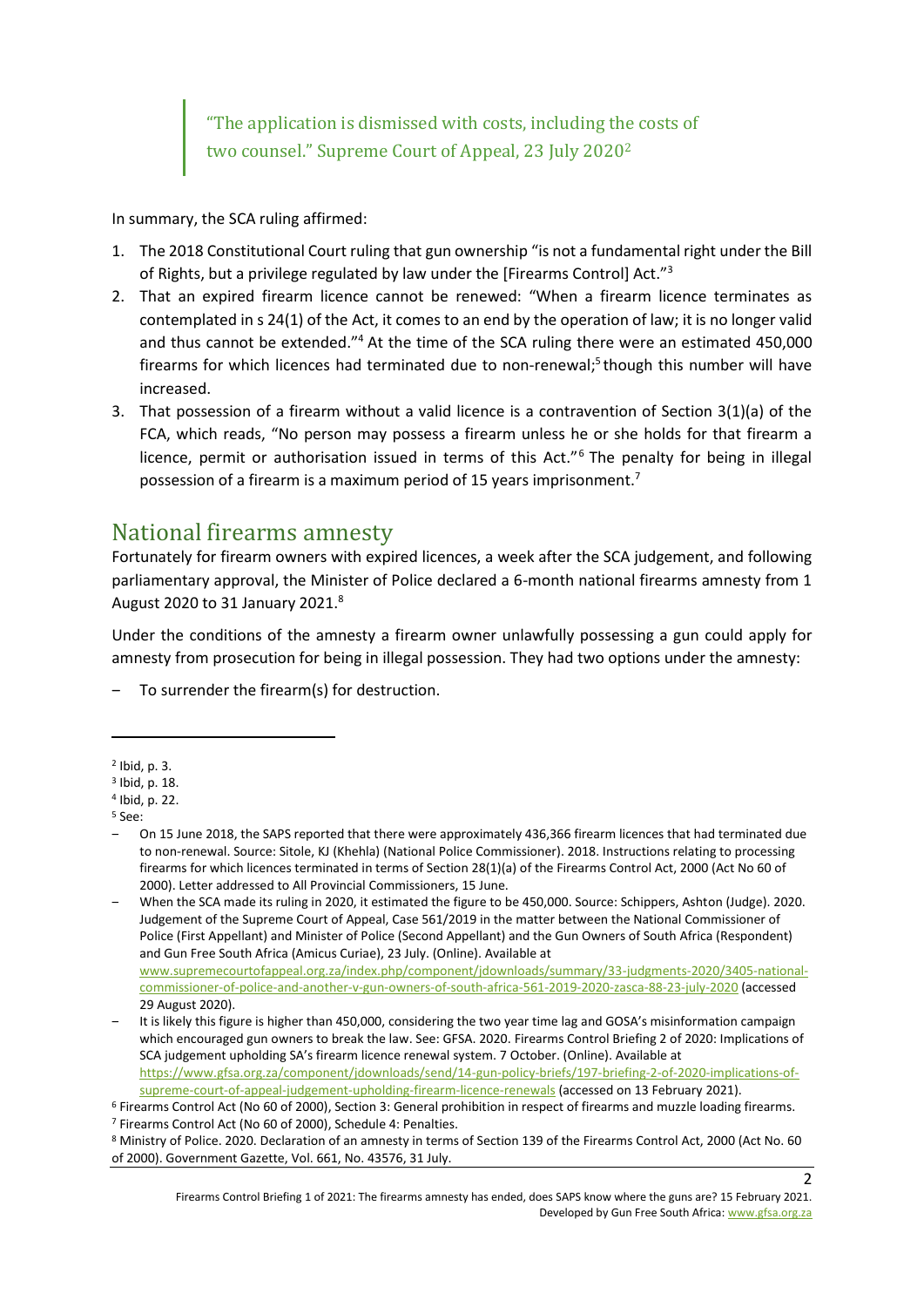‒ To surrender the firearm(s) and apply for a new licence for said firearm.

The conditions of the amnesty could not allow a firearm owner to renew a firearm licence when that licence has expired as it de facto does not exist in law.

## Response to national firearms amnesty

On 28 January 2021, three days before the 2020-21 national firearms amnesty ended, the SAPS reported that just 40,729 firearms had been handed in, either for destruction or for firearm owners with expired licences to apply for new licences.<sup>9</sup> Assuming that all 40,729 guns handed in between 1 August 2020 and 28 January 2021 had expired licences,<sup>10</sup> this is just 9% of the 450,000+ firearms for which licences had expired.

While Covid-19 restrictions no doubt impacted on amnesty response rates, failure to act by both gun owners with expired licences and the police has contributed to the pool of illegal guns in South Africa:

#### Gun owners

Even though breaking the law was endorsed by  $GOSA<sup>11</sup>$  and approved by Judge Prinsloo, who is described as, "The judge who kept unlicensed guns on our streets,"<sup>12</sup> non-compliance with the law by gun owners is a massive disservice to law abiding gun owners across the country and makes a mockery of claims that gun owners are "South African's most law-abiding section of society."<sup>13</sup>

#### SAPS

At the time of the 2020-21 amnesty, GFSA urged the SAPS to develop a coordinated campaign to deal with the 450,000+ firearms in unlawful possession due to licence termination by identifying and encouraging these firearm owners to surrender their weapons during the amnesty – either for destruction or to apply for a new licence – and monitoring applications for amnesty so as to respond appropriately.<sup>14</sup> GFSA has also consistently urged the SAPS to take meaningful action to build public confidence in the police through open and accessible communication around the amnesty and the

Firearms Control Briefing 1 of 2021: The firearms amnesty has ended, does SAPS know where the guns are? 15 February 2021. Developed by Gun Free South Africa[: www.gfsa.org.za](http://www.gfsa.org.za/)

<sup>9</sup> South African Police Service. 2021. SAPS destroys over 35 000 firearms. SAPS Newsroom, 28 January. (Online). Available a[t www.saps.gov.za/newsroom/msspeechdetail.php?nid=30652](http://www.saps.gov.za/newsroom/msspeechdetail.php?nid=30652) (accessed 5 February 2021).

<sup>&</sup>lt;sup>10</sup> We know that not all 40,729 firearms handed in between 1 August 2020 and 28 January 2021 have expired licences: In mid January the SAPS reported that as of 13 January 2021, 23,399 firearms had been handed in, of which 20,260 were guns with expired licences. Source: South African Police Service Office of the National Commissioner. 2021. ONLY two weeks left to surrender illegal and unwanted firearms as well as firearm parts and ammunition. SAPS Newsroom, 13 January. (Online). Available a[t www.saps.gov.za/newsroom/msspeechdetail.php?nid=30379](http://www.saps.gov.za/newsroom/msspeechdetail.php?nid=30379) (accessed 5 February 2021).

<sup>11</sup> For instance, GOSA's 'Renewal Rescue Pack', which was publicly launched before the 2018 North Gauteng High Court interdict, claims that "By following the steps in this pack, using all the materials provided, you will be able to successfully renew your expired firearm licence. If SAPS refuse to accept your renewal we provide you with the resources you will require to successfully appeal that refusal, right up to a judicial review. If you are a GOSA Silver member (or better) we will do all of this for FREE!" Source: Gun Owners SA. 2018. The GOSA Renewal Rescue Pack (v1), 24 July.

<sup>&</sup>lt;sup>12</sup> Webster, Dennis. 2020. The judge who kept unlicensed guns on our streets. New Frame, 7 September. (Online). Available a[t www.newframe.com/the-judge-who-kept-unlicensed-guns-on-our-streets/](https://www.newframe.com/the-judge-who-kept-unlicensed-guns-on-our-streets/) (accessed 8 September 2020).

<sup>13</sup> Schoeman, Johan (GOSA representative). 2015. Comment made at the National Firearms Summit, Parliament of the Republic of South Africa, 24-25 March, 24 March. (Online). Available a[t https://pmg.org.za/committee-meeting/20587/](https://pmg.org.za/committee-meeting/20587/) (accessed 10 January 2018).

<sup>14</sup> GFSA. 2020. Firearms Control Briefing 2 of 2020: Implications of SCA judgement upholding SA's firearm licence renewal system. 7 October. (Online). Available a[t https://www.gfsa.org.za/component/jdownloads/send/14-gun-policy-briefs/197](https://www.gfsa.org.za/component/jdownloads/send/14-gun-policy-briefs/197-briefing-2-of-2020-implications-of-supreme-court-of-appeal-judgement-upholding-firearm-licence-renewals) [briefing-2-of-2020-implications-of-supreme-court-of-appeal-judgement-upholding-firearm-licence-renewals](https://www.gfsa.org.za/component/jdownloads/send/14-gun-policy-briefs/197-briefing-2-of-2020-implications-of-supreme-court-of-appeal-judgement-upholding-firearm-licence-renewals) (accessed on 13 February 2021).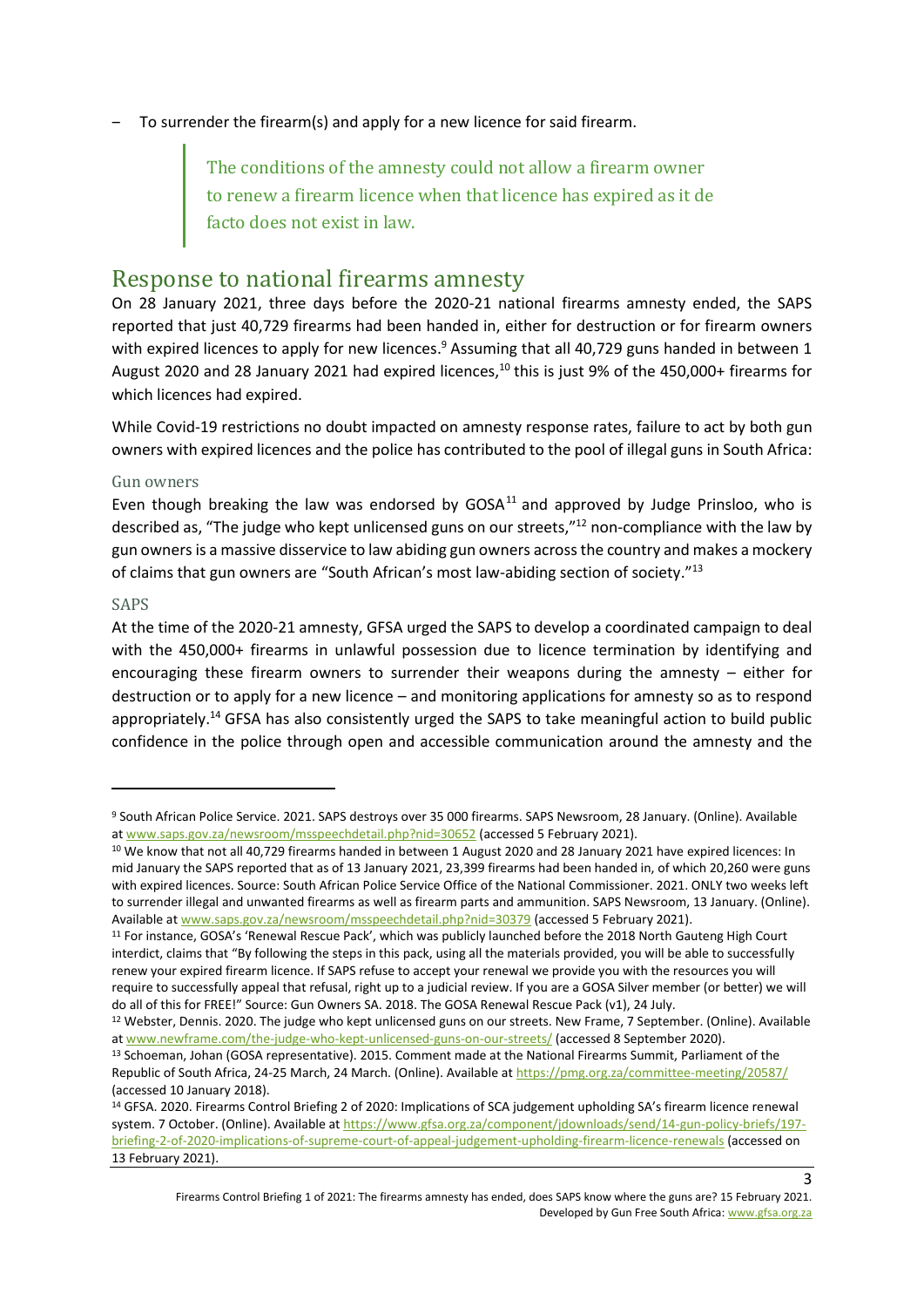appointment of an official independent observer with monitors in all provinces to ensure oversight and transparency and to identify problems as soon as possible so that these can quickly be dealt with.

Yet:

- 1. The SAPS did very little to publicise and encourage the public to take advantage of the 6-month amnesty.
- 2. The SAPS took no action to build the public's trust; even the initial commitment by the Minister of Police to report monthly on gun-hand-ins as a way of building trust in the police was ignored, despite repeated requests by GFSA to give updates.
- 3. In some instances the SAPS refused to accept amnesty applications, even though the purpose of the amnesty is to encourage people in unlawful and illegal possession an opportunity to come under the law. In one high profile case the SAPS actively stopped someone from handing in firearms as he could not prove ownership of the guns in his possession; in the end the court had to intervene to force SAPS to accept his amnesty application."<sup>15</sup>

# Questions to ask SAPS about the 2020-21 firearms amnesty

In light of these failings, below is a list of questions for MPs to ask SAPS on 16 February when SAPS reports on the 2020-21 national firearms amnesty held from 1 August 2020 to 31 January 2021:

- 1. What steps did SAPS take to publicise the amnesty and encourage people with unwanted, unlawful (e.g. guns with expired licences) and illegal firearms (guns for which there is no documentary proof of ownership) to hand them in?
- 2. How many firearms, firearm parts and rounds of ammunition handed in were legal, how many were unlawful and how many were illegal?
- 3. How many firearms, firearm parts and rounds of ammunition were handed in for destruction?
- 4. How many unlawful firearms, firearm parts and rounds of ammunition were handed in while the owner applied for a new licence?
- 5. How many firearms did the SAPS refuse to accept and what were the reasons for refusal?
- 6. How many firearm owners are in illegal possession as a result of licence expiry and thus termination?
- 7. How is SAPS dealing with firearm owners in illegal possession as a result of licence expiry?

"I know many people are expecting and waiting for…another amnesty. If I were the Minister, before I proclaimed another

<sup>&</sup>lt;sup>15</sup> In November 2020 the North Gauteng High Court ruled that the SAPS "shall not be entitled to refuse to accept amnesty applications on the basis that: The person surrendering the firearm cannot prove ownership of such firearm; The firearm is not registered on the EFRS or any other firearm recording system of the South African Police Services; That it is a deceased estate firearm where the licence expired in the name of the licence holder; For any other reason contrary to the provisions of Section 139 (4)(a) of the Firearms Control Act 60 of 2000. Source: Van der Schyff, Elmarie (Judge). 2020. Order of the North Gauteng High Court, Case 54506/2020 in the matter between Brendon George Sternberg (Applicant) and the National Commissioner of the South African Police Services General KJ Sitole (First Respondent), the Minister of the South African Police Services (Second Respondent), and Major General Mamotheti (Third Respondent), 11 November.